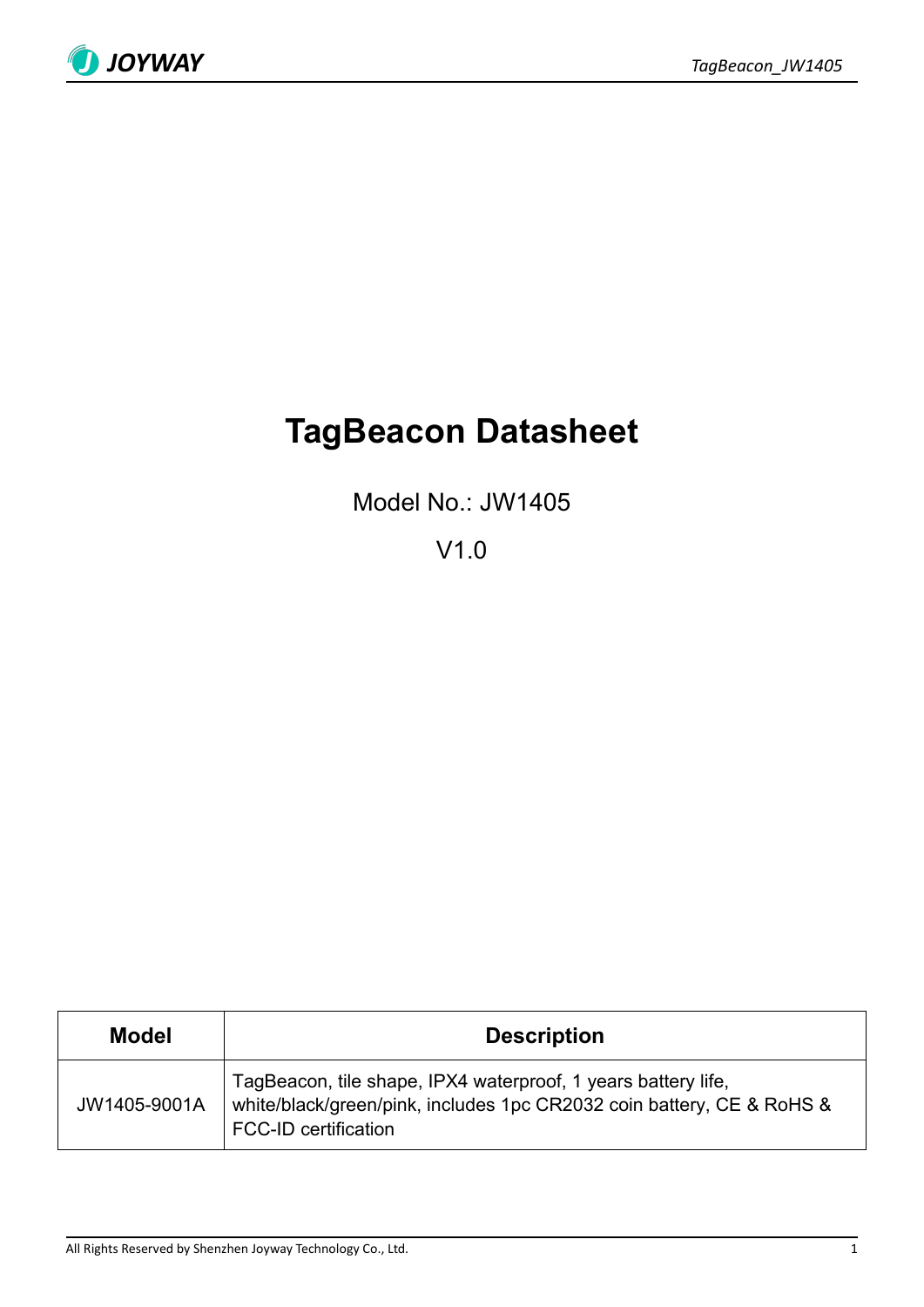

The TagBeacon JW1405 is a low energy Bluetooth® 4.2 digital broadcasting device, it is designed for the commercial advertising, indoor location-based service, event monitor, asset tracking etc.

The TagBeacon JW1405 broadcasts standard iBeacon/Eddystone data at regular and adjustable intervals, it can be heard and interpreted by iOS and Android BLE-enabled devices that are equipped with many mobile apps. A BLE gateway can hear and communicate with TagBeacon JW1405 too.

# **FEATURES**

- Programmed standard iBeacon/Eddystone firmware
- 1 years battery lifetime at default settings
- The max. 50 meters advertising distance
- Small size, user-friendly and portable
- Easy to print the logo on the center of top case



# **CERTIFICATIONS**

- iBeacon MFi License
- RoHS
- CE Regulations (Included
- EN300328/301489/60950/62479)
- FCC-ID

# **SPECIFICATION**

### JW1405 TagBeacon

### **Compatibility**

- Supported iOS 7.0+ and Android 4.3+ system;

- Compatible with Apple iBeaconTM standard;
- Compatible with all Bluetooth® 4.2 (BLE) devices;

# Replaceable battery and Battery Level

- Replaceable coin battery;
- Easy to get the real-time battery level notification;

# Soft Reboot

- Not supported;

# OTA and J-Link

- Upgrade via Over-The-Air not supported;
- Reserved J-Link port on the board for

# Configurable Parameters

- UUID, Major, Minor, Device Name, TX power, Transmission interval etc.

- Special Configuration APP 'Joyway Beacon';

### Transmission Power Levels

- 8 adjustable levels
- Transmission power range: -30dBm to +4dBm;

- **Security**
- No password;
- AES HW encryption

### **Wearable**

- Key chain / Neck-string option;

# Connection Mode

- Advertising mode, non-connectable;
- Configuration mode, connectable;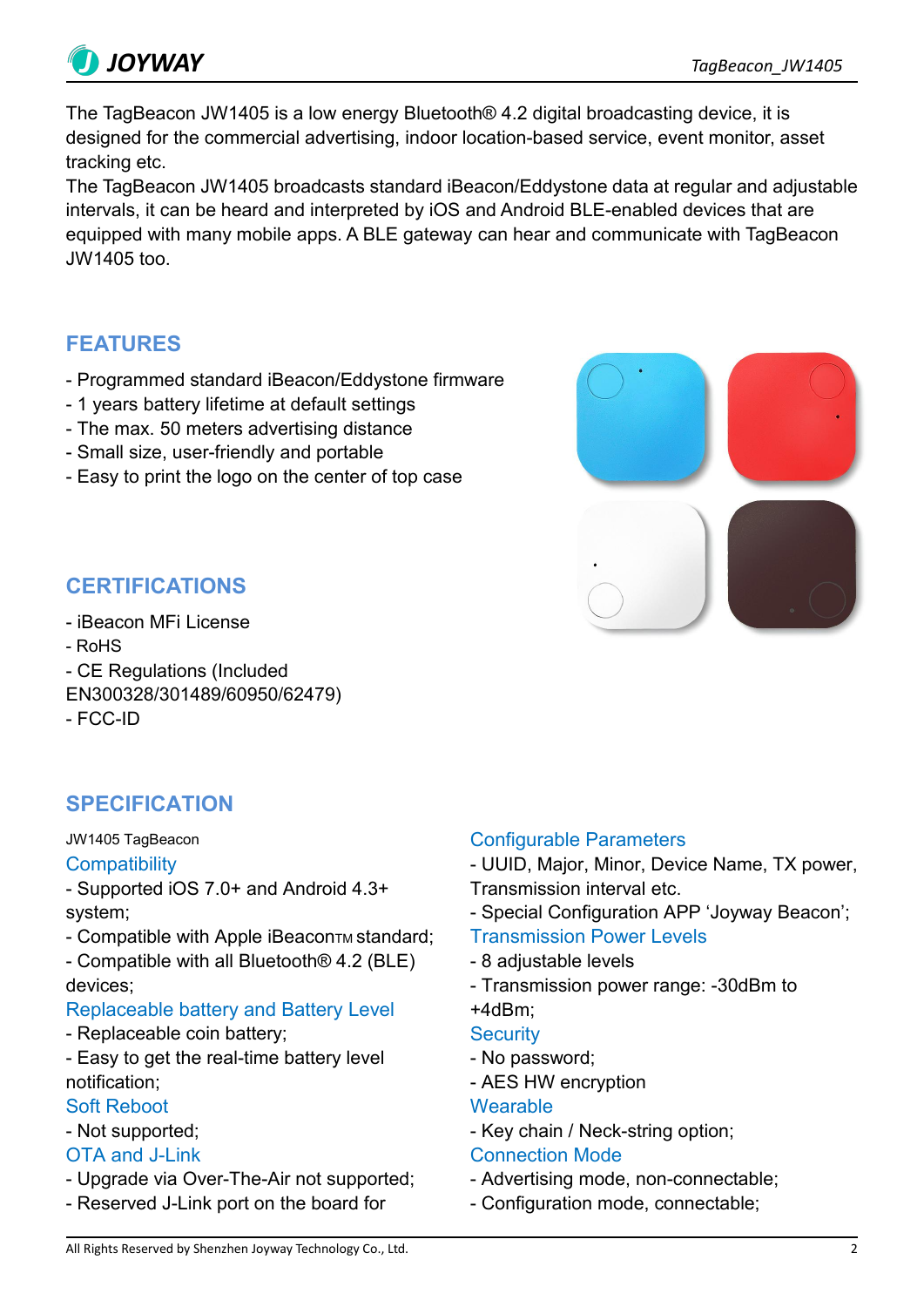

programming;

# **ACTIVATE JW1405**

-Press button for over 3 seconds to activate TagBeacon JW1405. After activated, configure mode last for 30 seconds, then go to iBeacon/Eddystone standard advertising using permanently stored parameters, which will not stop until battery die.

-Press button for over 3 seconds to deactivate TagBeacon JW1405.

-Reinstall battery to hard reboot; Press button for over 3 seconds for 2 times to soft reboot.

# **CONFIGURABLE PARAMETERS**

| <b>Item</b>                  | <b>Default Settings</b>                                        |
|------------------------------|----------------------------------------------------------------|
| <b>UUID</b>                  | 0x59,0x1f,0xcd,0x82, 0xfd,0x55,0x46,0x0b, 0x86,0xd5,0x29,0x6b, |
|                              | 0x1b,0x1e,0x54,0x96                                            |
| Major                        | $2020 - 2022$                                                  |
| Minor                        | $0 - 65532$                                                    |
| <b>TX Power</b>              | 0dBm                                                           |
| <b>Transmission Interval</b> | 1000ms                                                         |
| Device Name                  | JOYWAY (advertise device name only in configure mode)          |

# **ELECTRONIC PARAMETERS**

| <b>Item</b>                 | <b>Value</b>         | <b>Remarks</b>                  |
|-----------------------------|----------------------|---------------------------------|
| Case Color                  | Black/Blue/White/Red | Customize color if >= 3000pcs   |
| <b>Battery Model</b>        | 1 x CR2032           | 1pc CR2032 coin battery, 3.0V   |
| <b>Operation Voltage</b>    | $1.8 - 3.6V$         | DC                              |
| <b>Transmission Current</b> | 9.5 mA(Max.)         | Test at 0dBm transmission power |
| <b>Transmission Range</b>   | 50 meters            | Maximum                         |
| Antenna                     | 50 ohm               | On board / PCB Antenna          |
| Net Weight                  | 10.4 g               | With battery                    |
| <b>Size</b>                 | 38x38x7 mm           | <b>Null</b>                     |

# **TECHNICAL SUPPORT**

| <b>Item</b>                | <b>Version</b>             | <b>File Name</b>                      | <b>Update Date</b>         |
|----------------------------|----------------------------|---------------------------------------|----------------------------|
| <b>Datasheet</b>           | V1.0                       | JW1405_TagBeacon_Datasheet_V1.0.pdf   | 30 <sup>th</sup> May, 2022 |
| Instruction                | V1.0                       | JW1405_TagBeacon_Instruction_V1.0.pdf | $30th$ May, 2022           |
| <b>SDK</b>                 | V1.0                       | JoywayLib.Android.zip;                | 30th May, 2022             |
|                            |                            | JoywayLib.iOS.zip                     |                            |
| <b>Configuration Tools</b> | V1.3.8<br>JoywayBeacon.apk |                                       | 30th May, 2022             |

\* Joyway sales team will send you these documents after the sample arrived.